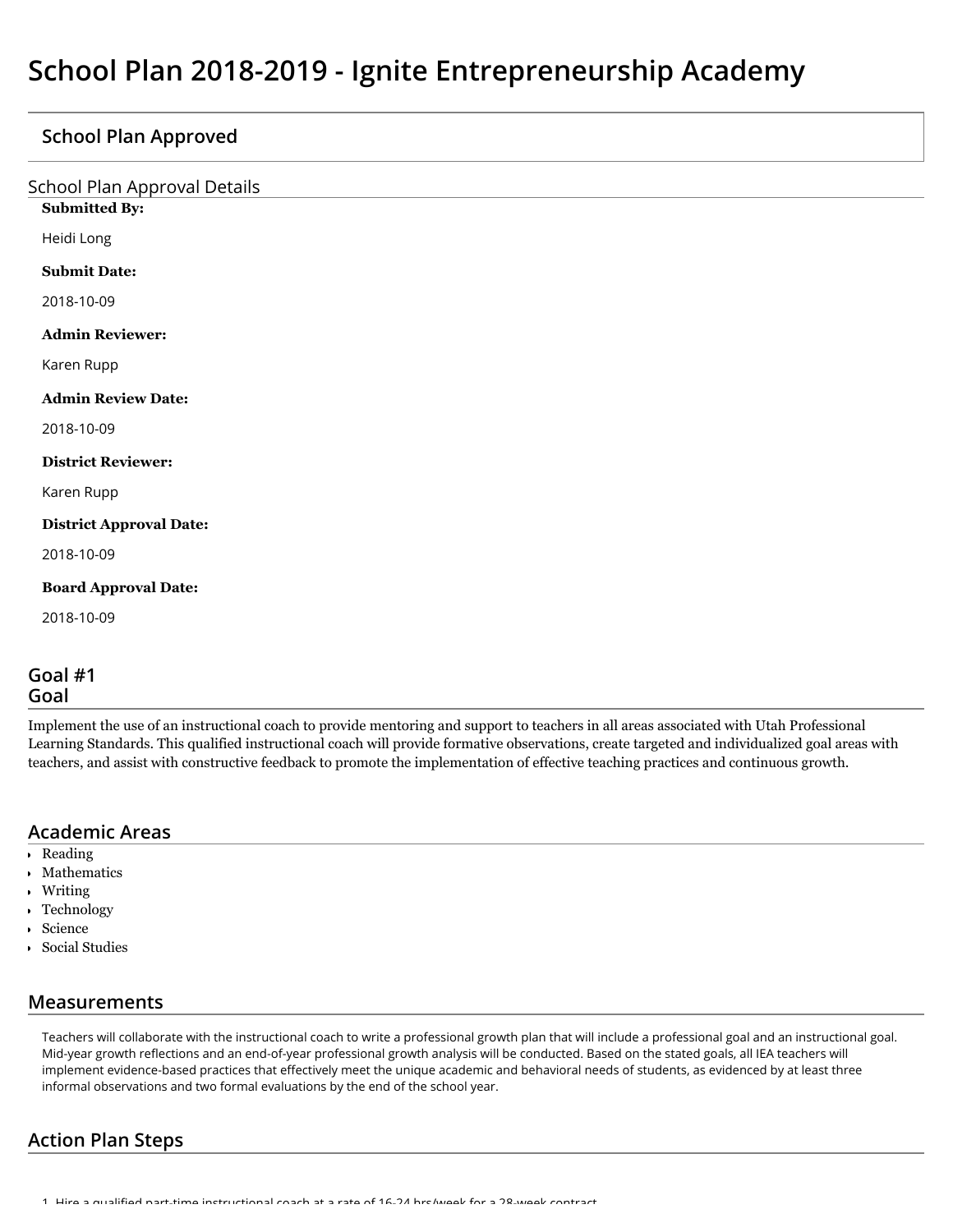1. Hire a qualied part-time instructional coach at a rate of 16-24 hrs/week for a 28-week contract.

2. Coordinate with Executive Director and Curriculum Director (administrative leadership team) to create a coaching cycle including all teachers.

3. Instructional coach will meet with individual teachers to discuss strengths and areas for improvement.

4. Instructional coach will collaborate with each teacher to assist in developing a professional growth plan including a professional goal and an instructional goal.

5. Plan and implement a minimum of two professional development sessions by educational experts in the fields of classroom management and highly effective instructional practice.

6. Provide substitute teachers to provide time and resources for teachers to work with instructional coach on professional growth plans at a rate of 4 days per month for 28 weeks.

7. Instructional coach will complete a minimum of three observation/feedback cycles that align with each teacher's professional growth plan.

8. Purchase technology (4 IPADS) that will allow effective training and mentoring tools including video capability, observation documenting, and evaluation completion, at a cost of \$1397 each.

9. Administrative leadership team will meet with instructional coach and teacher to review end of year summation of growth plan and instructional/professional progress.

10. Administrative leadership team will perform two formal evaluations for each teacher to measure progress towards meeting goals.

#### **Expenditures**

| Category                                                                        | Description                                                                                                                                                                                                                                                                                                                                                                                                                                                                                    | Estimated<br>Cost |
|---------------------------------------------------------------------------------|------------------------------------------------------------------------------------------------------------------------------------------------------------------------------------------------------------------------------------------------------------------------------------------------------------------------------------------------------------------------------------------------------------------------------------------------------------------------------------------------|-------------------|
| Salaries and<br><b>Employee Benefits</b><br>(100 and 200)                       | Instructional Coach-\$20,000 + Payroll taxes (\$2,000) *Part-time position 16-24 hrs/week *One coach will assist 15 teachers *28-week contract                                                                                                                                                                                                                                                                                                                                                 | \$22,000          |
| Professional and<br><b>Technical Services</b><br>(300)                          | -A minimum of two professional development sessions by educational experts in the fields of classroom management and highly effective<br>instructional practice, totaling no more than \$2,250. -Provide substitute teachers for 4 days per month at a rate of \$75/day for the remainder of<br>the school year. Substitute teachers will provide time and resources for teachers to work with instructional coach on SMART goals and<br>implementation of effective instructional techniques. | \$4,050           |
| <b>Technology Related</b><br>Hardware/Software<br>(< \$5,000 per item)<br>(650) | (4) IPADS for observation/reflection tools \$1397 each for use with videotaping lessons and instructional strategies for reflection and analysis by<br>teacher, instructional coach, and administrative team.                                                                                                                                                                                                                                                                                  | \$5,588           |
|                                                                                 | Total:                                                                                                                                                                                                                                                                                                                                                                                                                                                                                         | \$31,638          |

#### **Goal #2 Goal**

Increase effective classroom instruction using Montessori methodology and materials in all classrooms through individualized training by a Montessori-trained professional and by participation in a Montessori certification program.

#### **Academic Areas**

- Reading
- Mathematics
- Writing
- Science
- Fine Arts
- Social Studies
- Health

#### **Measurements**

Currently, 28% of IEA teachers are Montessori certified. At the end of the academic year, 70% of teachers will be Montessori-certified in their assigned area of teaching. By the end of the academic year, 80% of classroom teachers will receive marks of 'effective' or 'highly effective' on their summative evaluation.

## **Action Plan Steps**

- 1. Hire a qualified and certified Montessori support staff member for a frequency of 2 days a week and 8 hours per day, totaling \$13,200.
- 2. Provide a computer for Montessori support staff member for progress tracking and observational protocol.
- 3. Create a rotation cycle for teachers to receive observations, feedback cycles, and practical training in Montessori methodology

4. Incorporate substitute teachers into the classroom to provide coaching meetings, modeling sessions, and classroom observations for lead classroom teachers; 4 days of substitute teacher pay per month for 6 months at a rate of \$75 per day will be utilized.

5. Implement an informal and formal observation protocol to assess and improve effectiveness of classroom instructional practice.

6. Register non-certified teachers in a Montessori-certification program and fund up to \$1,500 per registered teacher towards program enrollment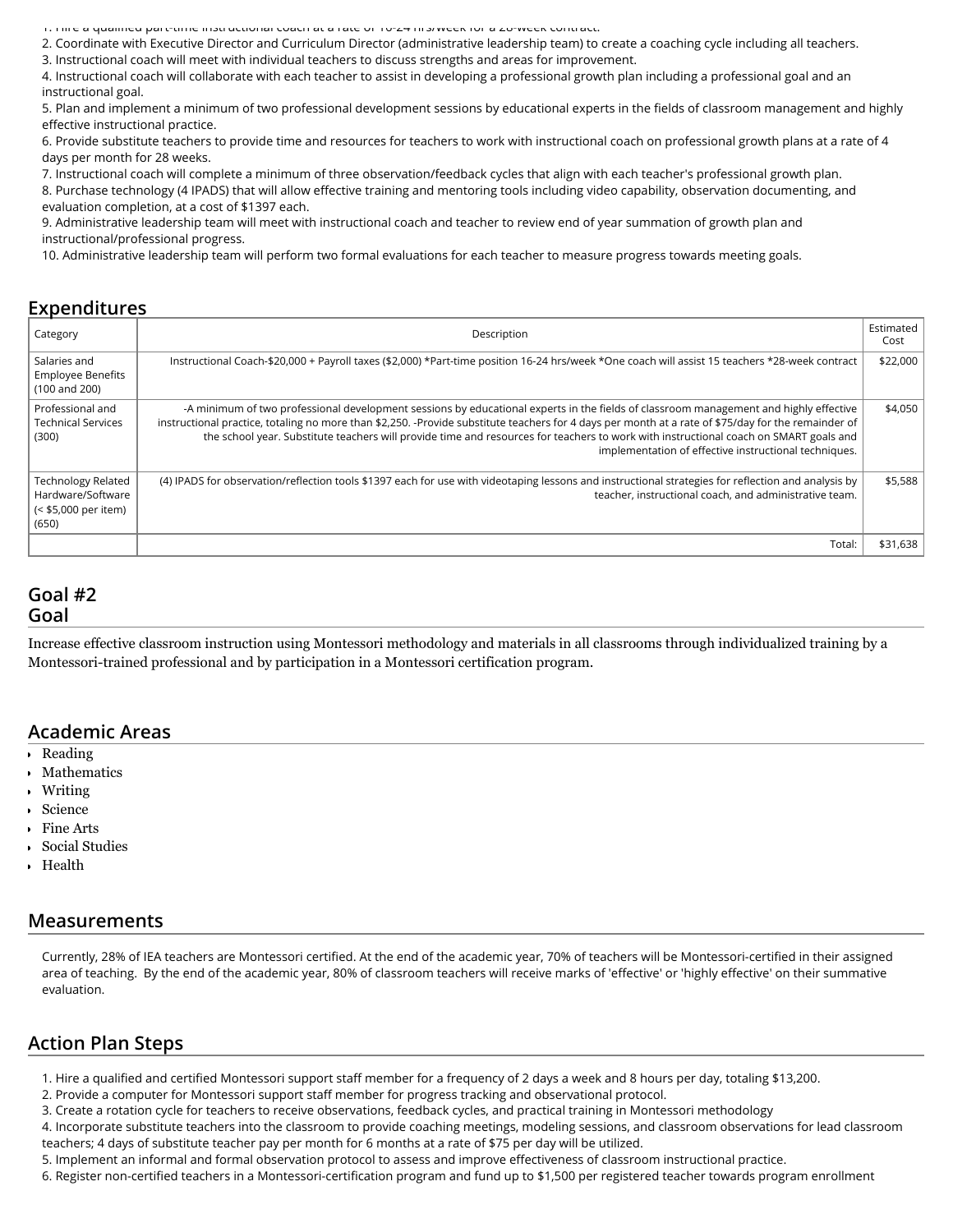| <b>EXPETIQILUI ES</b>                                                   |                                                                                                                                                                                                                                                                                                                                                                                                                                                                                                                           |                   |  |  |  |
|-------------------------------------------------------------------------|---------------------------------------------------------------------------------------------------------------------------------------------------------------------------------------------------------------------------------------------------------------------------------------------------------------------------------------------------------------------------------------------------------------------------------------------------------------------------------------------------------------------------|-------------------|--|--|--|
| Category                                                                | Description                                                                                                                                                                                                                                                                                                                                                                                                                                                                                                               | Estimated<br>Cost |  |  |  |
| Salaries and<br>Employee<br>Benefits (100 and<br>200)                   | Montessori-certified support staff member-up to \$12,000+\$1,200 (payroll taxes) for services provided at a frequency of 2 days a week and 8 hours<br>per day.                                                                                                                                                                                                                                                                                                                                                            | \$13,200          |  |  |  |
| Professional and<br>Technical<br>Services (300)                         | Substitute coverage for teachers to provide time for coaching meetings with Montessori support staff member, modeling and practice sessions, and<br>classroom observations of other Montessori teachers; Provide 4 days of substitute teacher pay per month for 6 months at a rate of \$75/day, totaling<br>\$1800 for the academic year -Fund 50% of Montessori certification program for non-certified educators in the area of their teaching assignment.<br>Total allocation to be no more than \$6,000 collectively. | \$7,800           |  |  |  |
| Equipment<br>(Computer<br>Hardware,<br>Instruments,<br>Furniture) (730) | Computer for tracking and data collection by Montessori support member                                                                                                                                                                                                                                                                                                                                                                                                                                                    | \$751             |  |  |  |
|                                                                         | Total:                                                                                                                                                                                                                                                                                                                                                                                                                                                                                                                    | \$21,751          |  |  |  |

# **Summary of Estimated Expenditures**

| Category                                                        | <b>Estimated Cost</b><br>(entered by the school) |
|-----------------------------------------------------------------|--------------------------------------------------|
| Salaries and Employee Benefits (100 and 200)                    | \$35,200                                         |
| Professional and Technical Services (300)                       | \$11,850                                         |
| Technology Related Hardware/Software (< \$5,000 per item) (650) | \$5,588                                          |
| Equipment (Computer Hardware, Instruments, Furniture) (730)     | \$751                                            |
| Total:                                                          | \$53,389                                         |

# **Funding Estimates**

**Expenditures**

| Estimates                                                                        | Totals   |
|----------------------------------------------------------------------------------|----------|
| Estimated Carry-over from the 2017-2018 Progress Report                          | \$0∣     |
| Estimated Distribution in 2018-2019                                              | \$53,389 |
| Total ESTIMATED Available Funds for 2018-2019                                    | \$53,389 |
| Summary of Estimated Expenditures For 2018-2019                                  | \$53,389 |
| This number may not be a negative number Total ESTIMATED Carry Over to 2019-2020 | \$0      |

*The Estimated Distribution is subject to change if student enrollment counts change.*

# **Funding Changes**

*There are times when the planned expenditures in the goals of a plan are provided by the district, a grant, or another unanticipated funding source leaving additional funds to implement the goals. If additional funds are available, how will the council spend the funds to implement the goals in this plan?*

Any increase in funds will be used to increase the amount of time and frequency that our instructional coach and Montessori support staff member are available for teacher support and professional improvement.

# **Publicity**

- School newsletter
- School website
- Other: Please explain.
	- Informational session or notification to Parent/Teacher Organization

## **Council Plan Approvals**

| Number Approved | Number Not Approved | Number Absent | Vote Date |  |
|-----------------|---------------------|---------------|-----------|--|
|                 |                     |               |           |  |